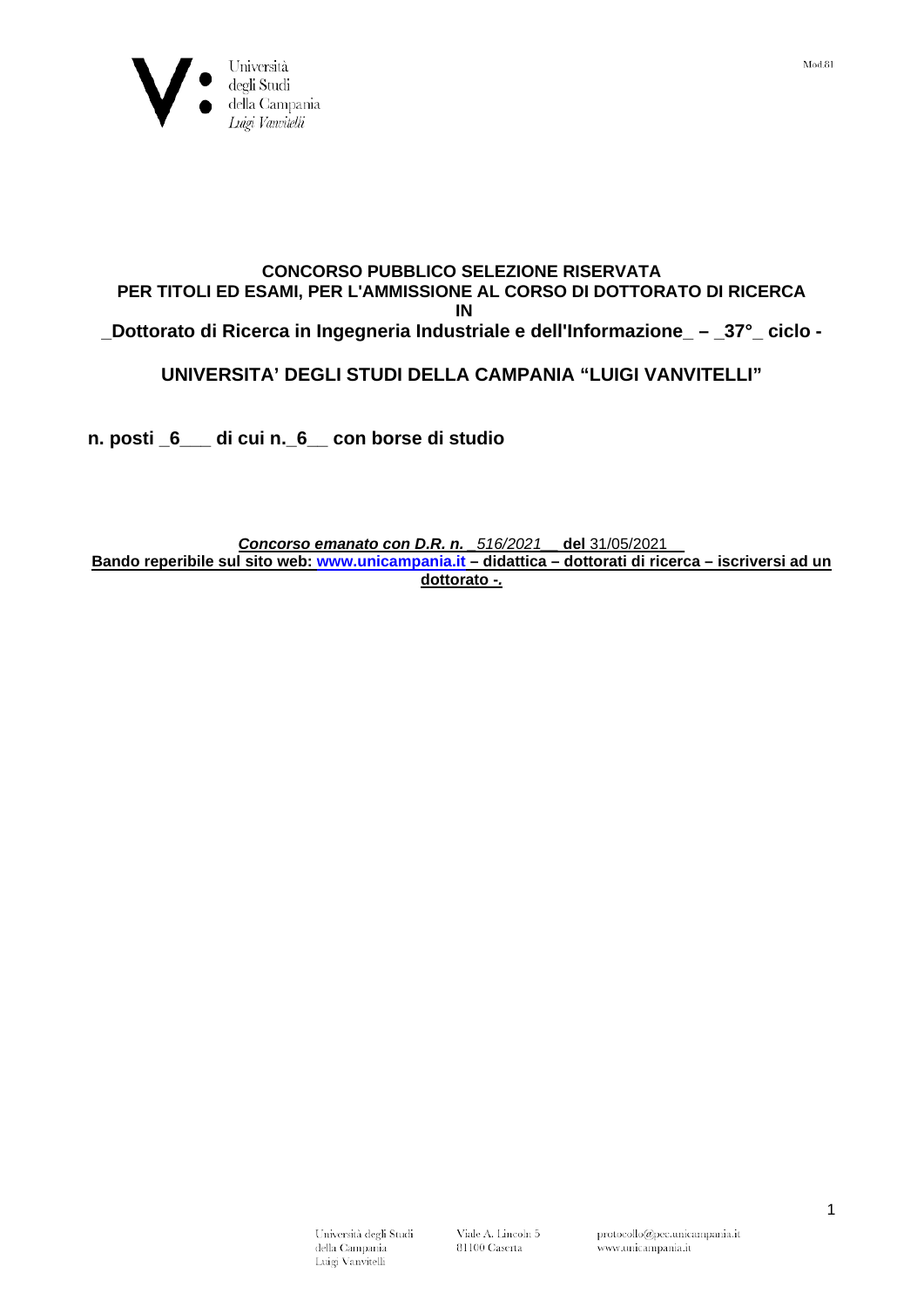

## **RESULTS OF QUALIFICATIONS ASSESSMENT - RESERVED SELECTION**

| <b>SURNAME</b>         | <b>NAME</b>             | <b>SCORE</b>   | <b>RESULT</b>       |
|------------------------|-------------------------|----------------|---------------------|
| <b>ADNAN</b>           | <b>MOHD</b>             | 15             | <b>ADMITTED</b>     |
| <b>ADOH</b>            | LUCKY UGOCHUKWU         | 12             | ADMITTED            |
| AHMAD                  | MUHAMMAD                | 9              | NOT ADMITTED        |
| AHMAD                  | <b>SHABEER</b>          | 6              | NOT ADMITTED        |
| AHMAD                  | <b>TAZEEM</b>           | 15             | ADMITTED            |
| <b>ALAM</b>            | <b>KAMRAN</b>           | 16,5           | <b>ADMITTED</b>     |
| ALI                    | <b>JUNAID</b>           | 12             | ADMITTED            |
| ALI                    | <b>MUDASSAR</b>         | 6              | NOT ADMITTED        |
| ALI                    | <b>MUNSIF</b>           | 9              | NOT ADMITTED        |
| ALI                    | SIJJAD                  | 15             | ADMITTED            |
| ALI                    | YASIR                   | 10             | NOT ADMITTED        |
| ANWAR                  | <b>MUZUMIL</b>          | 11,25          | <b>NOT ADMITTED</b> |
| ARSALAN, 19            | AHMAD                   | 9              | <b>NOT ADMITTED</b> |
| <b>ARSLAN BIN RIAZ</b> | MUHAMMAD                | 9,5            | NOT ADMITTED        |
| ARUMUGAM               | AANANDSUNDAR            | 16             | ADMITTED            |
| ASAD                   | MUHAMMAD                | 10             | NOT ADMITTED        |
| AWAN                   | <b>ABDUL KHALIQUE</b>   | 7,5            | NOT ADMITTED        |
| <b>AZHAR</b>           | <b>FIZZA</b>            | 5              | NOT ADMITTED        |
| <b>BERRA</b>           | SALAH                   | 10             | NOT ADMITTED        |
| <b>BILAL</b>           | MUHAMMAD                | $\overline{7}$ | NOT ADMITTED        |
| <b>BILAL</b>           | RANA MUHAMMAD HASAN     | 16             | <b>ADMITTED</b>     |
| <b>BUTT</b>            | MUHAMMAD HASSAAN FAROOQ | 6              | NOT ADMITTED        |
| <b>BUZOVKIN</b>        | <b>ALEXEY</b>           | 8              | NOT ADMITTED        |
| <b>DAMAVANDI</b>       | SARA                    | 0              | <b>NOT ADMITTED</b> |
| <b>DRAZ</b>            | <b>UMER</b>             | 9              | NOT ADMITTED        |
| FAIZ-UL-HASSAN         | FAIZ-UL-HASSAN          | 14             | ADMITTED            |
| <b>FAROOQ</b>          | MUHAMMAD                | 3,5            | NOT ADMITTED        |
| <b>FATIMA</b>          | <b>NIDA</b>             | 5              | NOT ADMITTED        |
| <b>FATIMA</b>          | <b>NOOR</b>             | 14             | ADMITTED            |
| <b>GORYACHEV</b>       | <b>IVAN</b>             | 15,5           | ADMITTED            |
| <b>HAFEEZ</b>          | <b>FAIZAL</b>           | 14             | ADMITTED            |
| <b>HAIDER</b>          | <b>SYED ALI</b>         | 10             | NOT ADMITTED        |
| <b>HAMEED</b>          | <b>FAIZAN</b>           | 4              | NOT ADMITTED        |
| <b>HAMZA</b>           | ALI                     | 11             | NOT ADMITTED        |
| <b>HANIF</b>           | MUHAMMAD SAJID          | 5              | NOT ADMITTED        |
| <b>HASHMI</b>          | MUHAMMAD BAQIR          | 16             | ADMITTED            |

Università degli Studi<br>della Campania<br>Luigi Vanvitelli

Viale A. Lincoln 5<br>81100 Caserta

protocollo@pec.unicampania.it www.unicampania.it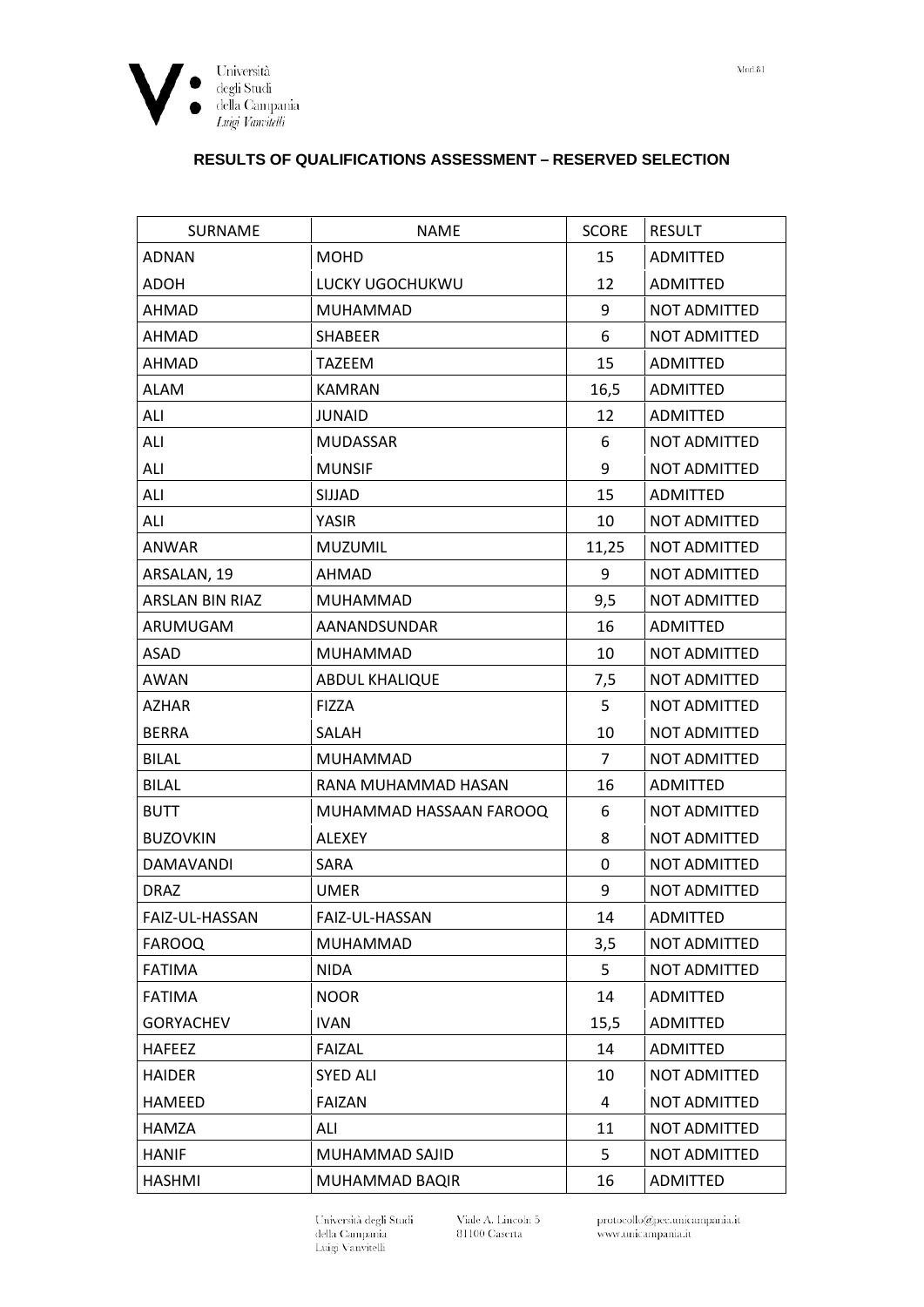

| <b>HASSAN</b>       | <b>MIR</b>              | 10,5 | <b>NOT ADMITTED</b> |
|---------------------|-------------------------|------|---------------------|
| HAYAT               | <b>MANSOOR</b>          | 5    | NOT ADMITTED        |
| <b>HOBBI MOEINI</b> | ALI                     | 10,5 | NOT ADMITTED        |
| <b>HUSSAIN</b>      | ALI                     | 7    | NOT ADMITTED        |
| <b>HUSSAIN</b>      | <b>AQARIB</b>           | 5,5  | NOT ADMITTED        |
| <b>IDRISS</b>       | <b>HANAN</b>            | 10   | <b>NOT ADMITTED</b> |
| <b>ILYAS</b>        | <b>KIRAN</b>            | 6    | NOT ADMITTED        |
| <b>IMRAN</b>        | <b>MUHAMMAD</b>         | 11   | NOT ADMITTED        |
| <b>IQBAL</b>        | <b>AMJAD</b>            | 9,75 | NOT ADMITTED        |
| <b>IQBAL</b>        | <b>MANSOOR</b>          | 4    | <b>NOT ADMITTED</b> |
| <b>IQBAL</b>        | <b>MUHAMMAD</b>         | 4,5  | NOT ADMITTED        |
| <b>IQBAL</b>        | WASEEM                  | 9,5  | NOT ADMITTED        |
| <b>ISANIA</b>       | <b>ZAHRA</b>            | 10   | NOT ADMITTED        |
| <b>ISHAQ</b>        | <b>MUHAMMAD</b>         | 15,5 | <b>ADMITTED</b>     |
| JABBAR              | MUHAMMAD USAMA (536640) | 5    | NOT ADMITTED        |
| JABBAR              | MUHAMMAD USAMA (532077) | 7,25 | NOT ADMITTED        |
| <b>JAFARGHOLI</b>   | <b>HAMED</b>            | 13,5 | <b>ADMITTED</b>     |
| <b>JUDGE</b>        | <b>MALIK ALI</b>        | 17   | <b>ADMITTED</b>     |
| <b>KANWAL</b>       | <b>ARUSA</b>            | 5    | NOT ADMITTED        |
| <b>KAREEM</b>       | <b>IRFAN</b>            | 10   | <b>NOT ADMITTED</b> |
| <b>KARIMI</b>       | ALI                     | 14   | <b>ADMITTED</b>     |
| <b>KASHIF</b>       | <b>KALEEM</b>           | 10   | NOT ADMITTED        |
| <b>KAZEMSHAHI</b>   | <b>BEHNAM</b>           | 7    | NOT ADMITTED        |
| <b>KHALID</b>       | MUHAMMAD IRFAN          | 5    | <b>NOT ADMITTED</b> |
| <b>KHALID</b>       | <b>USMAN</b>            | 13   | <b>ADMITTED</b>     |
| <b>KHALIQ</b>       | MUHAMMAD ZUBAIR         | 11   | <b>NOT ADMITTED</b> |
| <b>KHAN</b>         | ABD ULLAH               | 13   | ADMITTED            |
| <b>KHAN</b>         | <b>ASIF HUSSAIN</b>     | 12   | ADMITTED            |
| <b>KHAN</b>         | DADAN                   | 9    | NOT ADMITTED        |
| <b>KHAN</b>         | <b>HAMID ALI</b>        | 17,5 | ADMITTED            |
| <b>KHAN</b>         | <b>IRFANULLAH</b>       | 10   | NOT ADMITTED        |
| <b>KHAN</b>         | KHALID                  | 13   | ADMITTED            |
| <b>KHAN</b>         | NUMAN                   | 19   | ADMITTED            |
| <b>KHAN</b>         | ZAKIR                   | 15   | ADMITTED            |
| <b>MAHMOOD</b>      | <b>TARIQ</b>            | 10   | NOT ADMITTED        |
| <b>MALIK</b>        | MUHAMMAD HAMMAD         | 14   | ADMITTED            |
| <b>MAZHAR</b>       | SADAF                   | 13,5 | <b>ADMITTED</b>     |
| MOLOKANOV           | ALEKSANDR               | 15   | ADMITTED            |
| <b>MONDAL</b>       | SOURAV                  | 12   | ADMITTED            |

Università degli Studi<br>della Campania<br>Luigi Vanvitelli

Viale A. Lincoln 5<br>81100 Caserta

protocollo@pec.unicampania.it www.unicampania.it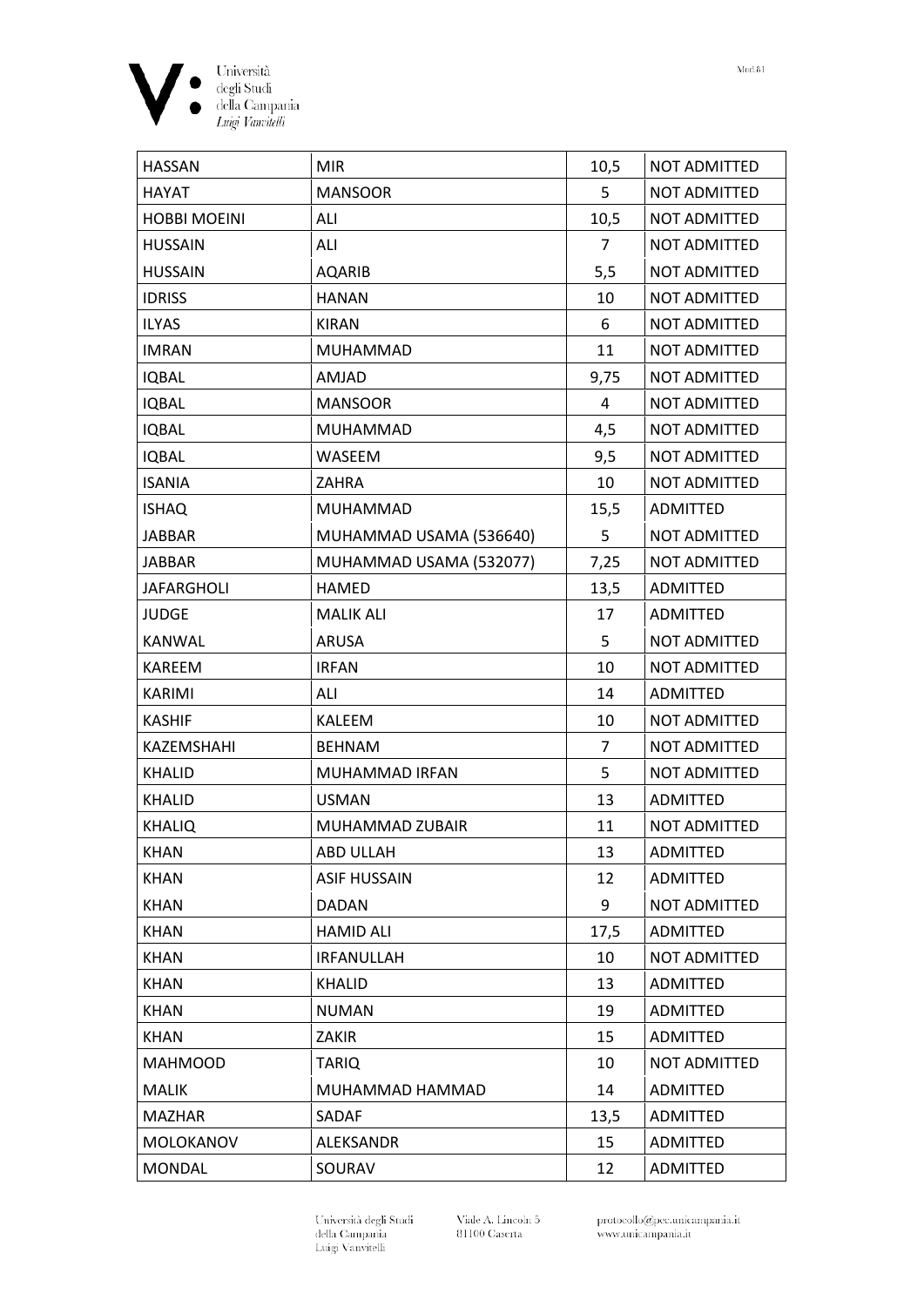

| <b>MUMTAZ</b>    | MUHAMMAD ADNAN          | 16    | <b>ADMITTED</b>     |
|------------------|-------------------------|-------|---------------------|
| NATH             | <b>ANKIT</b>            | 10    | <b>NOT ADMITTED</b> |
| <b>NAZAR</b>     | <b>SHAGHAYEGH</b>       | 7     | <b>NOT ADMITTED</b> |
| <b>NAZIR</b>     | MUHAMMAD NOUMAN         | 10,75 | <b>NOT ADMITTED</b> |
| <b>PATHAN</b>    | RADAN                   | 16    | <b>ADMITTED</b>     |
| <b>RAFIQUE</b>   | HAMAAD                  | 13    | ADMITTED            |
| <b>RAOUF</b>     | <b>BLQEES</b>           | 10    | <b>NOT ADMITTED</b> |
| REHMAN           | ABDUL                   | 8     | NOT ADMITTED        |
| REZAEI           | <b>HADIS</b>            | 8     | <b>NOT ADMITTED</b> |
| REZAZADEH        | <b>NIMA</b>             | 12    | <b>ADMITTED</b>     |
| <b>SAEED</b>     | <b>USMAN</b>            | 11    | <b>NOT ADMITTED</b> |
| <b>SAEED</b>     | <b>WAQAS</b>            | 6     | <b>NOT ADMITTED</b> |
| SALAM            | <b>YASIR</b>            | 12    | ADMITTED            |
| <b>SHABBIR</b>   | <b>UZMA</b>             | 5     | <b>NOT ADMITTED</b> |
| <b>SHADID</b>    | <b>MURSALEEN</b>        | 7     | <b>NOT ADMITTED</b> |
| <b>SHAH</b>      | <b>SAHAR</b>            | 12    | <b>ADMITTED</b>     |
| <b>SHAH</b>      | <b>SYED ABDUL BASIT</b> | 9,5   | <b>NOT ADMITTED</b> |
| <b>SHAH</b>      | <b>ZUBAIR ALI</b>       | 11    | <b>NOT ADMITTED</b> |
| <b>SHAIKH</b>    | <b>ALI RAZA</b>         | 11,5  | <b>NOT ADMITTED</b> |
| <b>SHAMS</b>     | <b>HASEEB</b>           | 8     | <b>NOT ADMITTED</b> |
| <b>SIDDIQUI</b>  | <b>ASIYA</b>            | 5     | <b>NOT ADMITTED</b> |
| <b>SOFI</b>      | <b>ISHFAQ BASHIR</b>    | 16    | ADMITTED            |
| <b>SOHAIL</b>    | <b>AAMIR</b>            | 9     | <b>NOT ADMITTED</b> |
| <b>SYEDA</b>     | <b>MASOOMA ZEHRA</b>    | 13    | ADMITTED            |
| UL HAQ           | MUHAMMAD UZAIR          | 13    | <b>ADMITTED</b>     |
| <b>ULLAH</b>     | <b>KIFAYAT</b>          | 14    | <b>ADMITTED</b>     |
| <b>ULLAH</b>     | <b>NAQEEB</b>           | 13    | ADMITTED            |
| ULLAH            | SAIF                    | 6     | NOT ADMITTED        |
| ULLAH            | ZAHID                   | 14    | ADMITTED            |
| ULLAH, ULLAH     | NAVEED, 19              | 11,5  | NOT ADMITTED        |
| <b>UMAIR</b>     | <b>MUHAMMAD</b>         | 9     | NOT ADMITTED        |
| <b>UR RAHMAN</b> | <b>AQEEL</b>            | 18    | <b>ADMITTED</b>     |
| <b>USMAN</b>     | MUHAMMAD                | 11    | NOT ADMITTED        |
| <b>VIGHIO</b>    | RAFIQUE AHMED           | 6     | NOT ADMITTED        |
| <b>WASIQ</b>     | MOHAMMAD                | 10    | NOT ADMITTED        |
| <b>WINGS</b>     | AIJAZ RIVER, AIS        | 11    | NOT ADMITTED        |
| YASIN            | FAISAL MUHAMMAD         | 14    | ADMITTED            |
| ZEHRA            | SYEDA SHAFIA            | 23    | ADMITTED            |
| <b>ZULFIQAR</b>  | MUHAMMAD HAMZA          | 13    | ADMITTED            |

Università degli Studi<br>della Campania<br>Luigi Vanvitelli

Viale A. Lincoln 5<br>81100 Caserta

protocollo@pec.unicampania.it www.unicampania.it